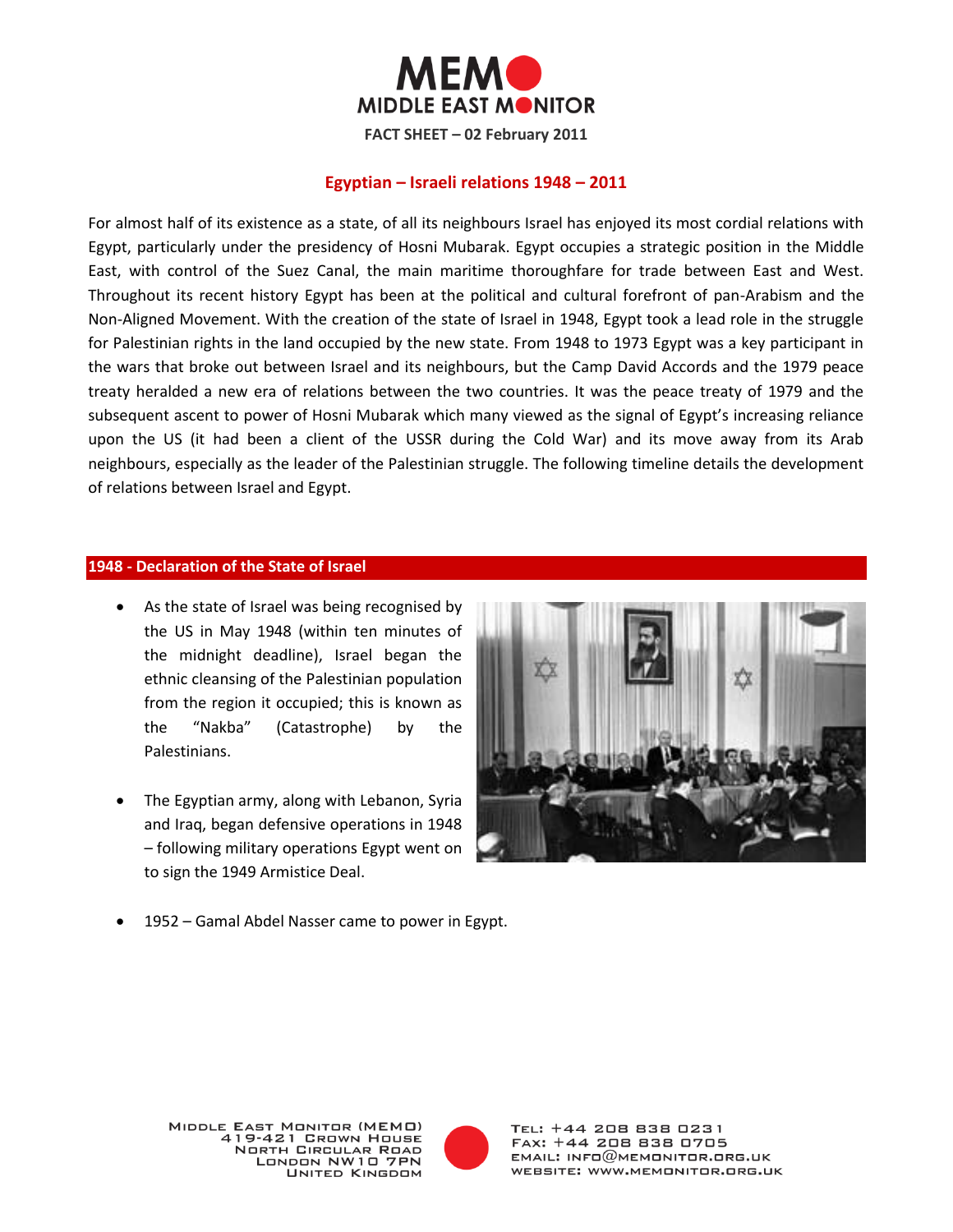

#### **1956 – President Nasser of Egypt and the Suez Canal Crisis**

- Gamal Abdel Naser united the Egypt and Syria ("the United Arab Republic"), including their armies, to create a larger pan-Arab force.
- President Nasser nationalised the Suez Canal, which at the time was largely European-owned.
- The UK, France and Israel invaded the Sinai Peninsula. Britain and France moved their troops into the Suez Canal zone.



- Following international pressure, including some from the United Nations and the US, Britain and France withdrew from the Suez Canal zone.
- Israel, however, ensured that the Straits of Tiran (which had been closed by Egypt to ships going to the Israeli port of Eilat) were kept open, claiming that the state depended on the route to the Red Sea for its existence. In fact, only about 5% of Israeli imports entered via these straits. UN Peacekeeping forces were based in the Sinai Peninsula.

#### **1967 – Six Day War**

- Israel instigated a war by destroying the entire Egyptian air force on the ground in a "pre-emptive" strike. With war between Israel and Egypt-Jordan-Syria broke out, Israel occupied Sinai and the Gaza Strip (as well as the West Bank and Syrian Golan Heights). Gaza had been administered by Egypt since 1948.
- The Israel Defence Forces took control of the whole Sinai Peninsula up to the Suez Canal.



MIDDLE EAST MONITOR (MEMO) 419-421 GROWN HOUSE **NORTH CIRCULAR ROAD** LONDON NW10 7PN **UNITED KINGDOM** 

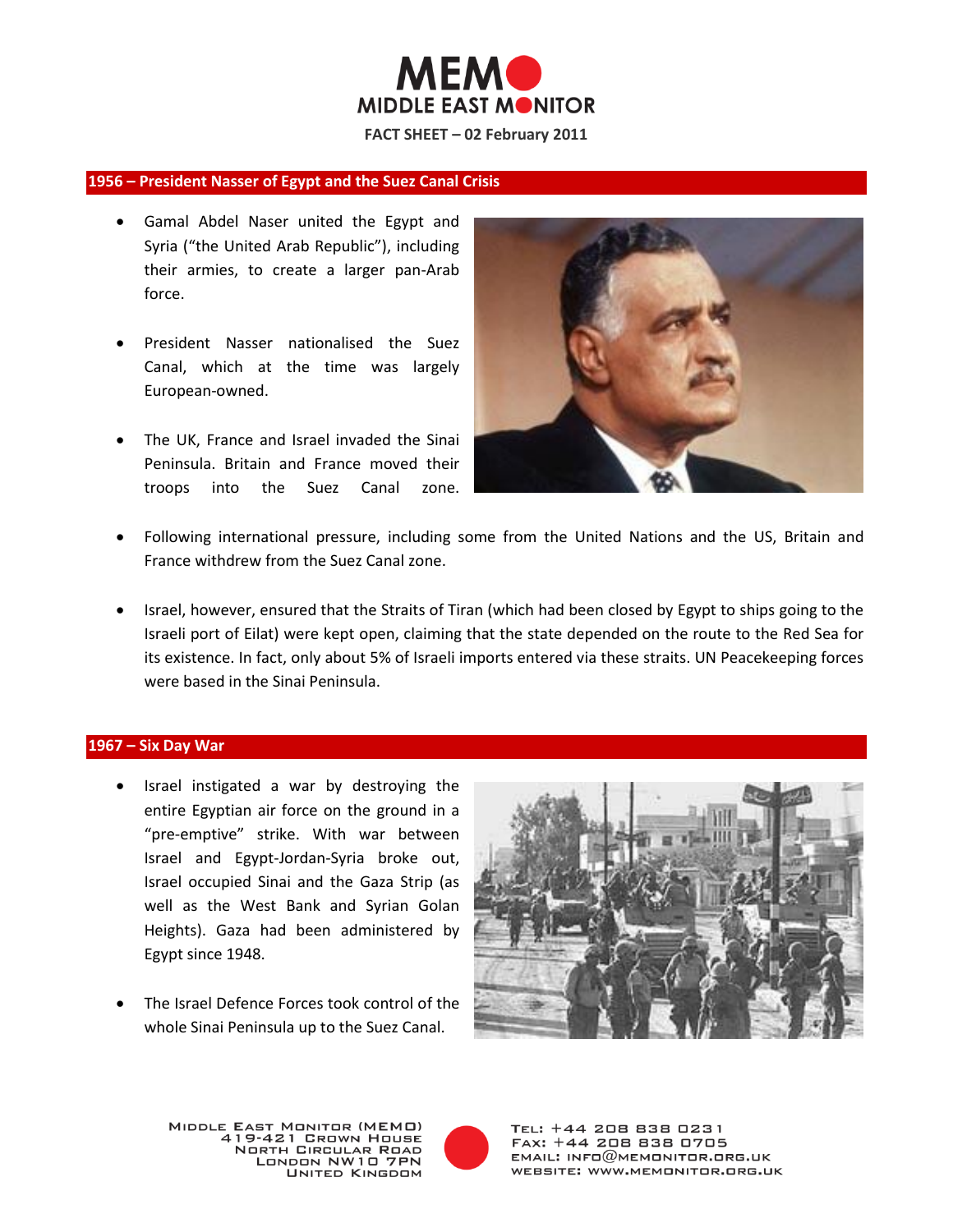

- UN resolution 242 called for Israel to withdraw from the territories recently occupied, taken to mean to its pre-June 1967 borders.
- Egypt sustained heavy losses during the war.

# **1973 – The October War**

- Gamal Abdul Nasser died in 1970 and was succeeded by Anwar al-Sadat.
- 1971 Sadat claimed to be ready to enter into a peace treaty with Israel if Israel withdrew to pre-1967 borders and acted on UN resolution 242.
- Israel refused to withdraw from the Sinai and the Gaza Strip.
- 
- Egypt and Syria, hoping to claim back land lost during the Six Day War, launched an operation to claim back the Sinai Peninsula and the Golan Heights.
- As the war intensified, the UN passed resolution 339 calling for a ceasefire prior to a response by the Israelis, the Egyptian national security advisor Hafez Ismail offered to take part in direct talks with Israel if they agreed to a complete ceasefire and allowed non-military supplies to be sent to the Egyptian forces.
- Israeli checkpoints were replaced by UN checkpoints and Israel pulled back from the Suez Canal allowing Egypt to regain control of the Canal.
- Agreeing to enter into peace negotiations with the Israelis was the first step towards the Camp David Accords.

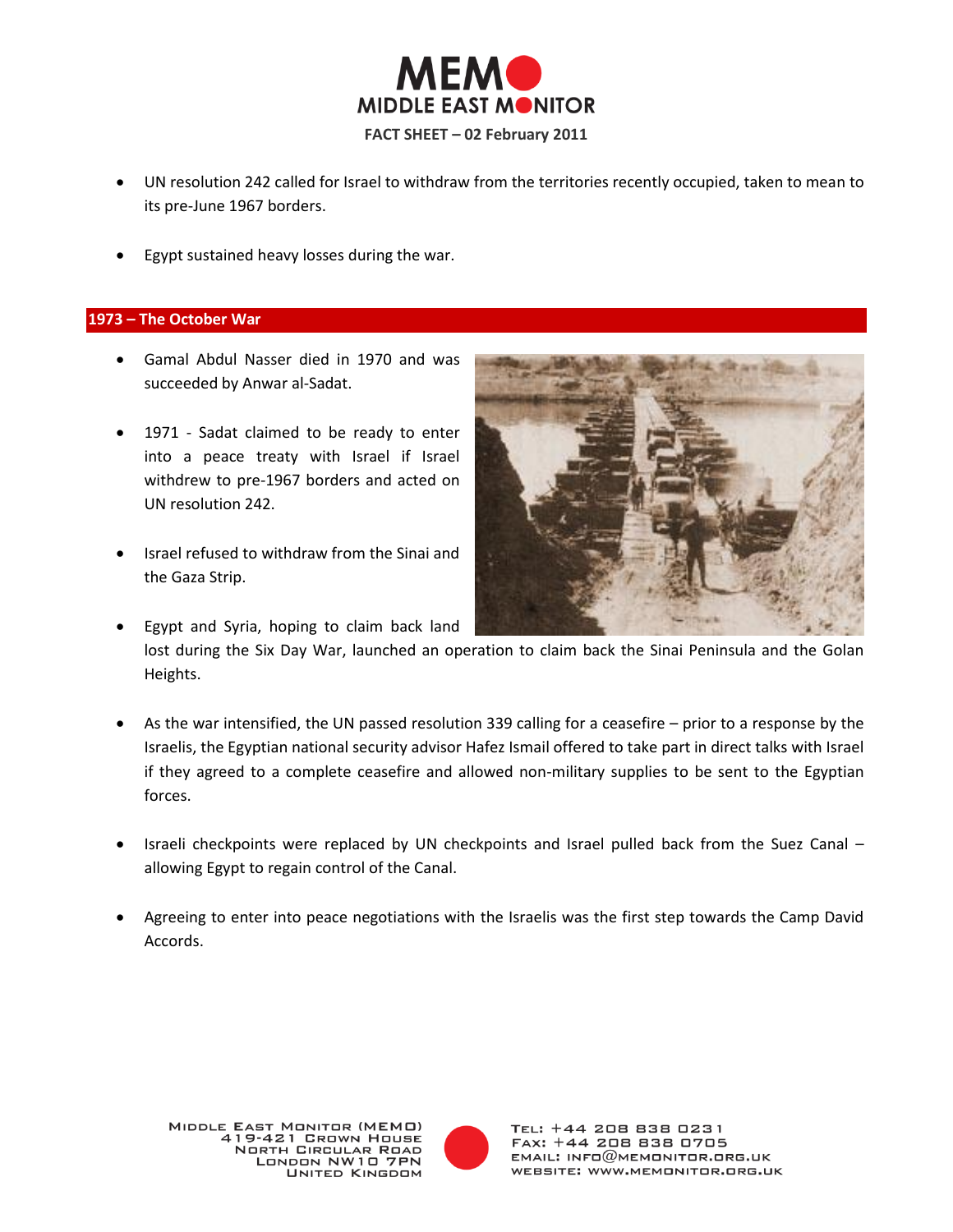

### **1978 – Camp David Accords**

- The slow development of the peace process frustrated Sadat – given this he went on a state visit to Israel in 1977 and became the first Arab leader to recognise Israel implicitly.
- President Sadat began negotiations with Israel when US President Jimmy Carter invited Sadat and Israeli Prime Minister Menachim Begin to Camp David.
- 
- Given Egypt's position towards Israel, tension between Egypt and its Arab neighbours heightened.

#### **1979 – Egypt – Israel Peace treaty**

- Following the negotiations at Camp David, a peace treaty was signed by President Sadat and Prime Minister Begin, overseen by US President Jimmy Carter.
- The main feature of the peace treaty was the mutual recognition of each county.
- The peace treaty also provided for the complete withdrawal of Israeli troops from the Sinai Peninsula and the free passage of Israeli ships though the Suez Canal.



- The treaty meant that Egypt was now officially the first Arab country to recognise Israel.
- As part of the treaty Egypt was a recipient of economic and military aid from the USA.
- The peace treaty caused tension between Egypt and other Arab states as well as the Palestinians as represented by the Palestinian Liberation Organisation (PLO) – the Palestinians had not been involved in the peace negotiations.

MIDDLE EAST MONITOR (MEMO) 419-421 GROWN HOUSE **NORTH CIRCULAR ROAD** LONDON NW10 7PN **UNITED KINGDOM** 

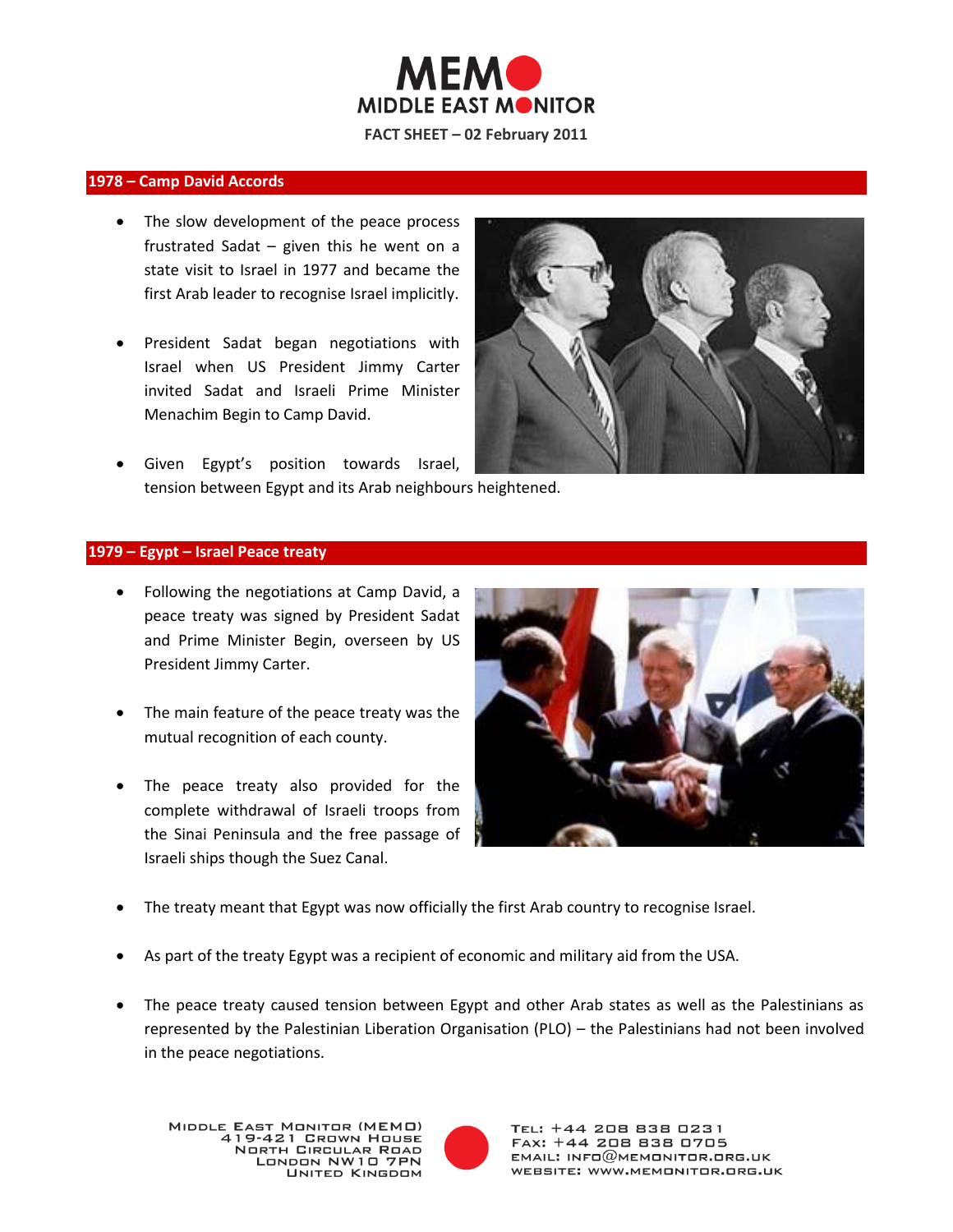

- Yasser Arafat, leader of the PLO, declared that the treaty was "false peace".
- Egypt was suspended from the Arab League from 1979 1989.
- Following the signing of the treaty by Sadat, his unpopularity grew within Egypt and in 1981 he was assassinated.
- Sadat's Vice President, Hosni Mubarak, took over in 1981, and proved to be Israel's greatest ally yet.

# **1981 – Egypt and Israel economic relations**

- The 1979 treaty dictated that Israel would purchase oil from Egypt and thus began the development of economic relations between the two countries.
- Between 1994 and 2000 Israel exported approximately \$181 million worth of goods to Egypt.
- Exports included chemical products, fertiliser and oil products.



- Egypt and Israel have also established agricultural cooperation.
- By the 1990s reports were spreading about damage to Egyptian agriculture due to Israeli products and plans to deplete Egypt's water reserves.
- Further reports cited the spread of drugs and an increase in diseases such as AIDS.
- As economic relations developed between the two nations, Egypt's economy suffered greatly.
- Egypt's sovereignty was now effectively governed by the US and Israel through Mubarak as they dictated the economic policies of the country.
- By international standards, Egypt's living standards are relatively low.
- Living standards in Egypt have declined consistently since 1990.

MIDDLE EAST MONITOR (MEMO) - EAST MONTON (MEMO)<br>419–421 Crown House **NORTH CIRCULAR ROAD** LONDON NW10 7PN **UNITED KINGDOM** 

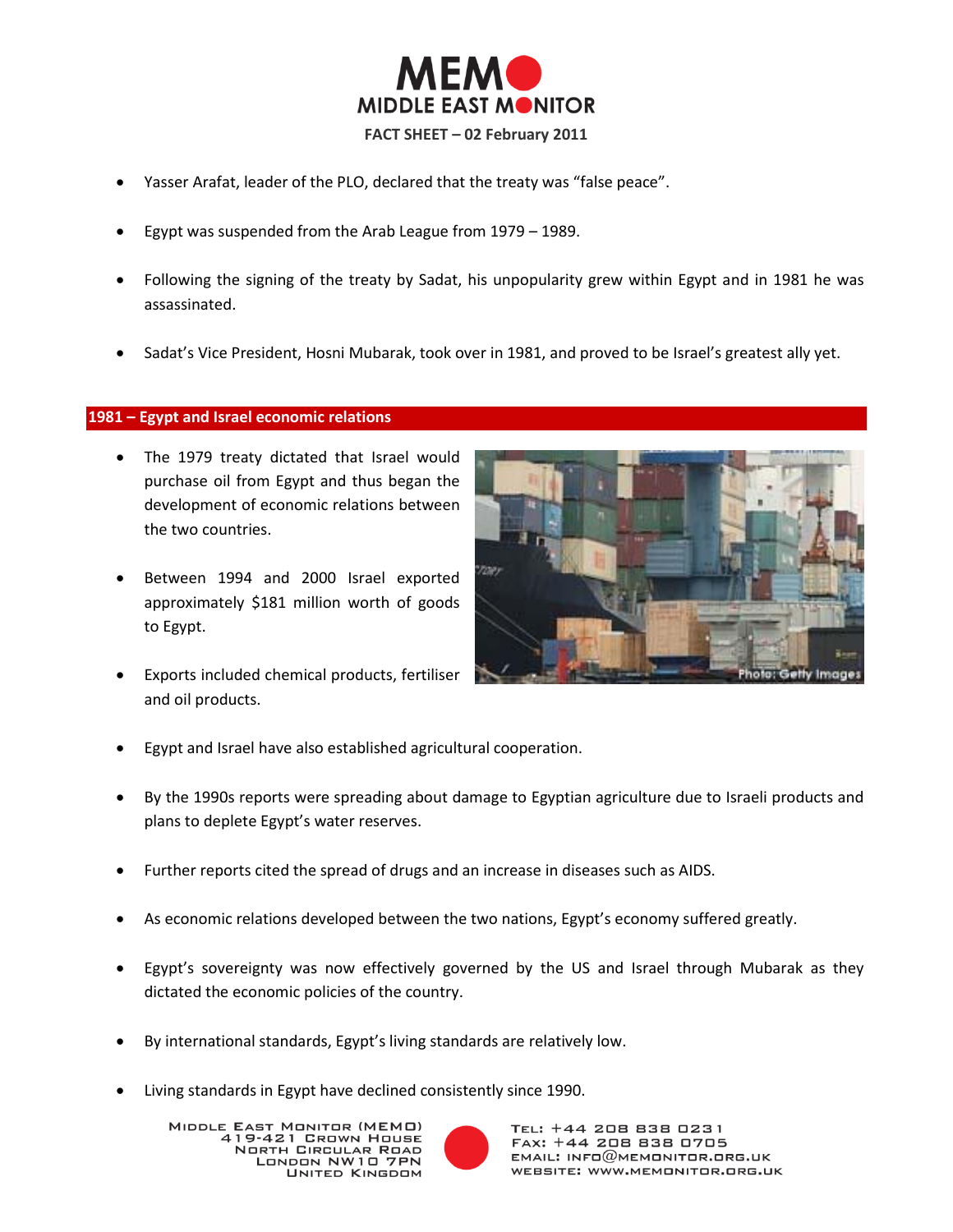

- The UN estimates that approximately  $20 30\%$  of Egyptians live below the poverty line.
- As the economy has worsened, President Mubarak has become more reliant upon US support.

### **Egypt and Israel – normalisation of relations**

- As the Middle East Peace Process developed President Mubarak became a key figure in negotiations between Israel and the Palestinians.
- US support, most crucially economic support, has remained strong due to Egypt's ongoing relationship with Israel.
- Egypt has come to be Israel's and America's most trusted ally in the Middle East.
- Egypt went on to support Israel in many of its decisions – most significantly in the closure of the Gaza Strip following the 2006 election of Hamas.



# **2006 – The Siege on the Gaza Strip**

- **•** President Mubarak enforced his rule on Egypt through the heavy oppression of political opposition – including the banning and persecution of the Muslim Brotherhood.
- With the election of Hamas as the government of Palestine in 2006, President Mubarak feared the effect of the democratic process on Egypt, especially the rise of the Muslim Brotherhood.
- As Israel and the international community refused to acknowledge the democratic election of Hamas, Egypt followed suit.



MIDDLE EAST MONITOR (MEMO)<br>419-421 CROWN HOUSE **NORTH CIRCULAR ROAD** LONDON NW10 7PN **UNITED KINGDOM**